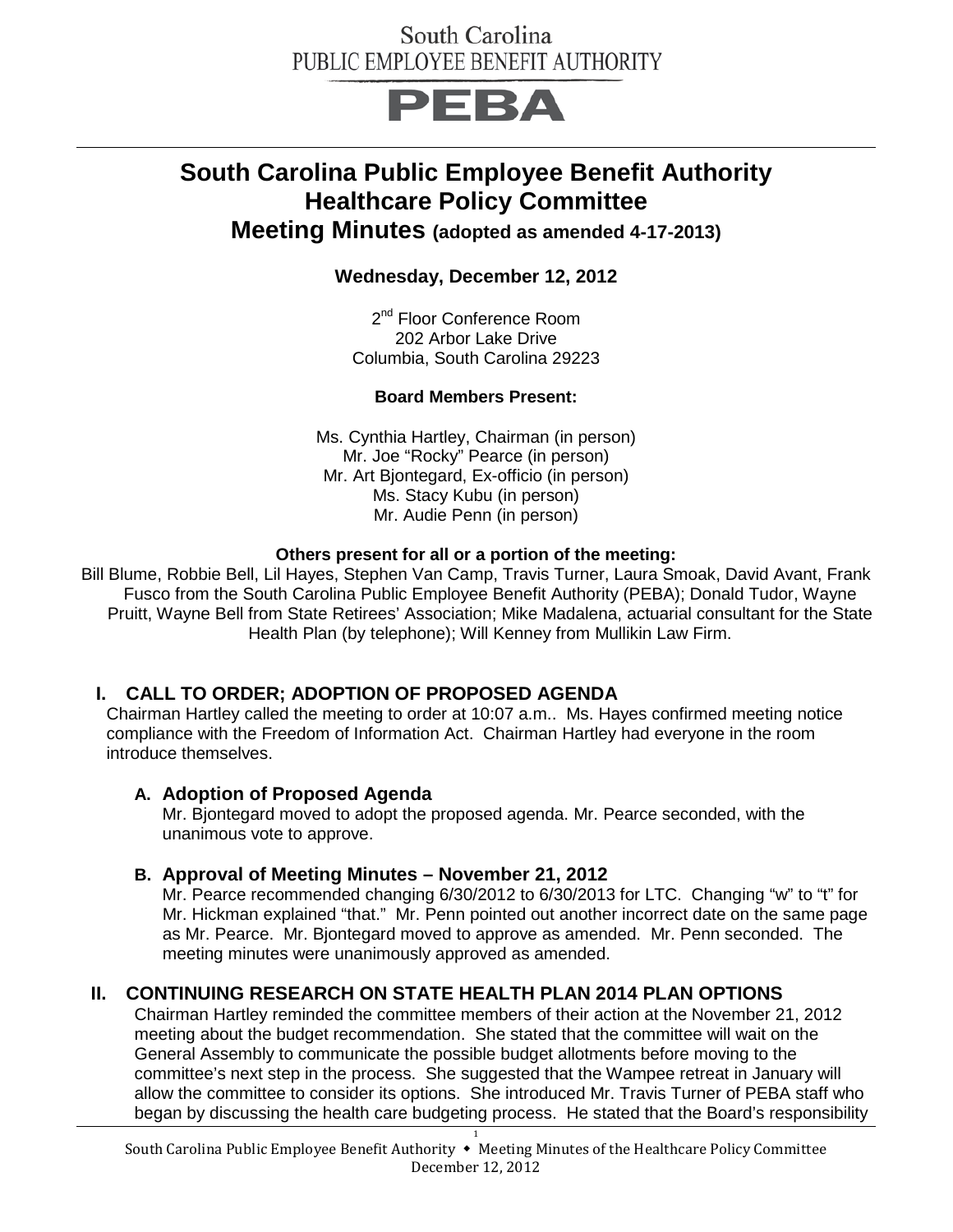## **PEBA**

is not to approve the required increase, but to react to the General Assembly's decisions regarding budget allotments. Mr. Bjontegard asked what the committee and Board's responsibilities are regarding the budgeting process. Mr. Van Camp stated that the first action of PEBA staff would be to communicate with the various GA committees to explain their options to manage the required increase as compared to the allotments available from the General Assembly. Chairman Hartley stated that her struggle is whether the committee/Board is required to communicate their recommendations to the GA. She asked whether the Board's authority allows it to determine what it will do with the money allotted by the GA. Mr. Van Camp explained it is more of a process of telling the GA what PEBA needs and then receiving and responding to the GA's response as to what they can appropriate. Mr. Penn asked who is responsible for understanding the options for cost-containment. Mr. Van Camp responded that it is within the purview of the PEBA Board. Mr. Van Camp explained that in the November 21, 2012 meeting the options for various plan changes were discussed. Mr. Bjontegard asked whether those options are within the discretion of the PEBA Board. Chairman Hartley agreed with this question. Mr. Fusco interjected that the Board is responsible for steering the plan options within the budgeting process. He stated the PEBA staff would communicate the options to the Governor, the GA, and the Budget and Control Board as part of the budgeting process. This way, the Governor may make budget recommendations based upon her discussions with PEBA staff. He stated that the PEBA Board is not in position to immediately make a recommendation, as it is early in the budgeting process. He explained that there is no way the General Assembly will approve \$85 million. He asked what the requirement would be for the other half of the year. Ms. Smoak explained that the total general funds required for FY2014 would be \$85 million. Mr. Turner explained that there is an additional requirement of a \$5 per member tax imposed on plans by the Affordable Care Act. Mr. Fusco asked Mr. Madalena what the actual increase would be in dollars. Mr. Madalena explained it would amount to about \$24 million additional. He also explained that if you pass this on to the employees, you may jeopardize grandfathered status by altering the ratio between employer and employee contributions. Mr. Pearce asked whether this requirement applies whether you are grandfathered or not and whether you are self-funded or insured. Mr. Madalena responded that it does. Mr. Fusco explained that the PEBA Board must propose a balanced plan to the B&C Board by August 15. Mr. Van Camp explained this requirement now applies to the PEBA Board and the B&C Board will have subsequent approval. Mr. Bjontegard asked when the Board will know how much money it has available. Mr. Fusco explained that would only begin to come in view when the GA responds with what it can pay. Mr. Van Camp explained that depending how much money is actually available, certain plan design changes may not even be options. Mr. Madalena explained that plan design changes and premium ratios for employer/employee contributions may be off the table if the intent is to maintain grandfathered status for 2014. Chairman Hartley stated her concern of the order of approval in the budgeting process and what the PEBA Board's authority actually is. Mr. Fusco explained that the Governor makes a proposal to the GA based upon the information given to her by PEBA staff. That recommendation is then either accepted or modified. Mr. Van Camp explained that the GA can even decide on its own budget proposal. Chairman Hartley asked then what the PEBA Board's authority is. Mr. Blume explained that the Board makes recommendations which are ultimately approved or rejected by the B&C Board. Mr. Fusco explained that the previous actions of the B&C Board suggest that the path the two boards are going on is lining up such that the B&C Board will likely be able to approve or reject all recommendations presented to it in whole, but not in part. Mr. Blume explained that this may be the case. Mr. Fusco explained that he believes the B&C Board will not get involved in low-level plan design changes such as chiropractic care benefits, etc. He explained that it will be important to maintain communication with the B&C Board so that they are not "blind-sided" by the Board's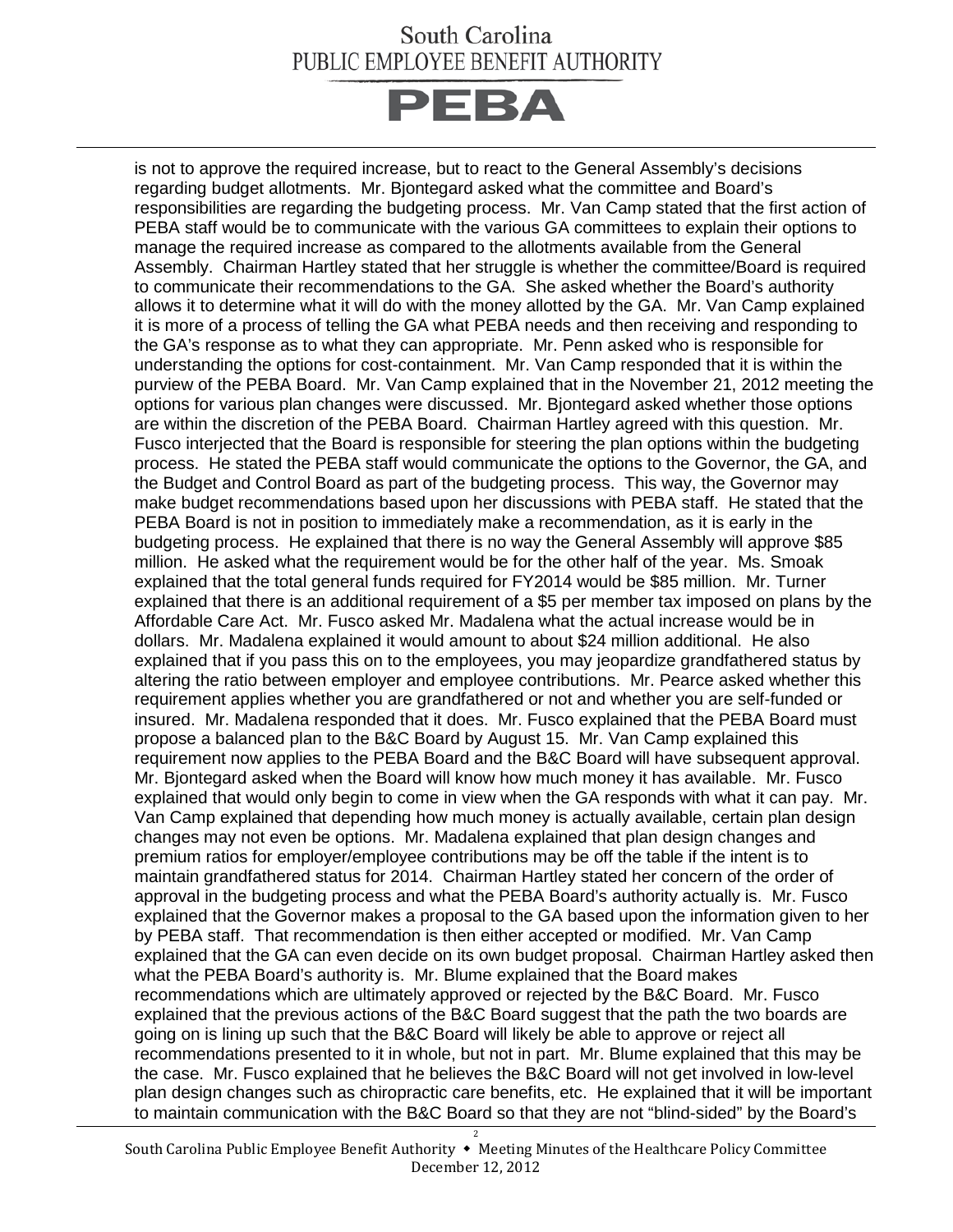# **PEBA**

recommendations. Mr. Bjontegard explained he views the process as having both a formal and informal component. The formal process is the Governor's recommendation to the GA and the GA's response. The informal process involves PEBA staff communication behind the scenes with the Governor's staff and then the GA staff to get them on board with the PEBA Board's recommendation. Mr. Pearce explained that the need exists to drastically change the plan, not just try to correct the plan's issues by adjusting copays and deductibles. He explained he believes there should be user fees applied to higher-risk, higher-cost members such as tobacco users and obese members. Mr. Penn added that the Board should not just be in the position of having to constantly respond to fiscal year budgeting decision, but to make real decisions to make an impact. Mr. Pearce agreed. Ms. Kubu stated that she believes it would be helpful to gather information from plan members about their desires for plan changes. Mr. Fusco agreed. Mr. Bjontegard stated that the State Employees' Association and the State Retirees' Association can be helpful in this process. Chairman Hartley stated her belief that this discussion is necessary and meaningful. Mr. Blume explained that he agrees with Mr. Penn that the Board must be involved in driving down the increases in plan costs. He explained that there are options offered by some consultants (from whom the Board will hear at Wampee in January) who will be able to demonstrate options that will produce results within two years or so. He also explained that the changes necessary to improve the plan's status are more long-term than what would impact the plan for 2014. He explained that real changes to improve the plan's status will not produce results until later. Mr. Pearce asked whether PEBA has an idea of the potential savings possible by the proposed major changes to the plan. Mr. Madalena explained that there are changes for 2014 that can produce cost-savings without necessarily impacting the plan's grandfathered status. He explained that these involve alternate structures for provider reimbursement. He explained that there are some options such as value-based health care setups, but these options will not produce immediate results. He also explained that some changes to improve the plan long-term may actually cost money in the short term. For example: channeling resources to the plan for improving the health of diabetics. This may cost the plan more in the short-term, but will save larger amounts of money later by avoiding the costs of amputations or kidney transplants. Mr. Blume concurred with this assessment. He explained the most effective changes that can be made should be considered as investments. He explained that this conflicts with the budget process, but it is necessary and helpful. Mr. Madalena explained that there are cost-shifting changes that can save the plan money short-term, such as restructuring the drug plan to four tiers instead of three or shifting more cost to the member when a higher-cost service is administered, but not necessary. Mr. Bjontegard asked whether the plan is "backed into" remaining grandfathered for 2014, and whether in 2015 the plan will have to come out of grandfathered status. Mr. Madalena explained that it will be harder to maintain grandfathered status for 2015 because of the economics. He explained that the trade-off of losing grandfathered status is picking up costs, but also gaining latitude to make plan changes to offset more of the costs. Mr. Turner explained that if the objective is to remain grandfathered, there are some changes that can be made short-term. This includes increasing deductibles and coinsurance maximums which would impact a number of members. Mr. Fusco stated he would like to see the impact to those who actually meet their deductibles on a regular basis. Mr. Turner explained that there are other options such as changing ER or outpatient per-occurrence deductibles and increasing drug copays. Mr. Fusco asked whether these changes will drive improvements in health outcomes. Mr. Turner explained that they would not likely improve health outcomes. Chairman Hartley explained that these changes are intended more to reduce cost increases to the plans. Mr. Turner explained that these changes are those which are permitted while maintaining grandfathered status. Any changes that would make a significant impact to the plan would likely drive the plan out of grandfathered status. Chairman Hartley explained that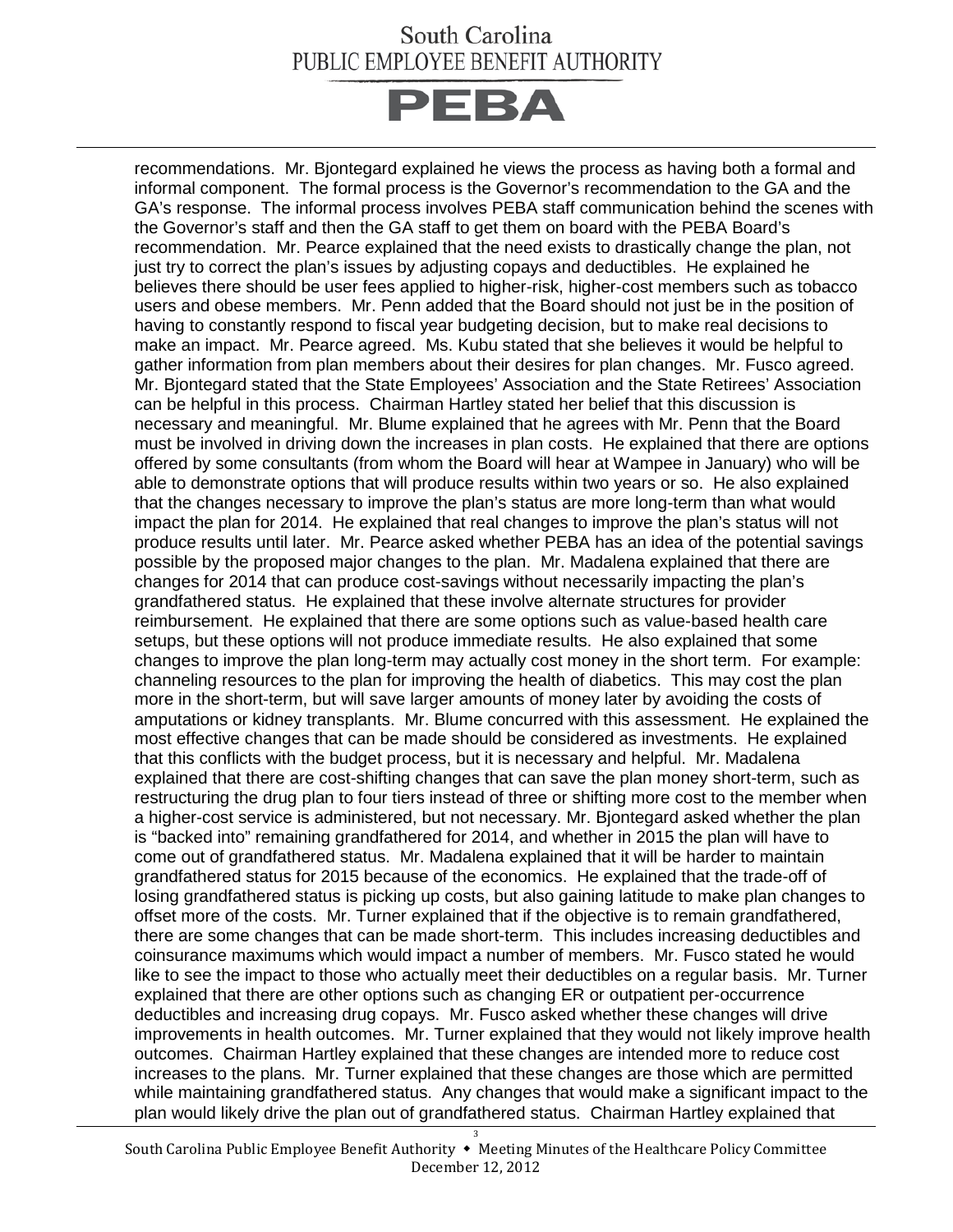# **PEBA**

there are some options which can make these kinds of impacts and improve health outcomes. She gave the example of steering members through their primary care providers first for minor issues, rather than specialists. Chairman Hartley explained that other plans are already making changes to steer members. She gave the example that her husband's plan for 2013 now requires him to fill prescriptions only at Walgreen's. Mr. Penn suggested implementing a pay-thedifference policy which would require the member to pay any amount above the generic cost. Mr. Madalena responded that the plan already has this policy. Mr. Penn also explained that the plan could require members to fill any maintenance drugs via the mail-order pharmacy. Chairman Hartley explained that she has been involved with a plan that required members to go through mail-order pharmacy. She explained that members were not happy when this change was implemented, but over time the plan was able to show the value to the members by saving them money. Mr. Fusco added that medical processes and/or treatment options must also be considered because there is a lot of waste and/or repetition. Chairman Hartley agreed, but mentioned that the savings of these kinds of design changes are longer-term. Mr. Bjontegard added that his plan now makes it difficult for him to use his prescription coverage at any other pharmacy than the plan's. He stated that he was upset about this change at first, but now is pleased because of the savings. He then asked Mr. Madalena whether changing cost-sharing setups reduces waste or increasing costs by causing members to avoid receiving necessary treatment and further worsening their conditions. Mr. Madalena responded that it is proven that members are less likely to go to the doctor if it costs them more. He explained that the preferred setup is to incentivize efficient treatment while de-incentivizing inefficient treatment. Mr. Penn agreed. Ms. Kubu interjected that these changes should be considered in light of the resources available to members because many will have limited incomes. She explained that she is hesitant to dictate to members where they can fill prescriptions or what doctors to go. Mr. Blume added that a part of this steering process is to direct members to the best providers. He added that these providers would have to prove they are the best so that the managed care setup will actually be more likely to improve the health of the members. He also mentioned that the process of health information sharing will be improved by directing members to certain providers. He concluded that the considerations should made on the basis of providing better health care for a lower cost, but that these changes would not show an impact in 2014. He suggested that Board members should be discussing their thoughts on these potential changes to their respective appointing officers. He added that the plan improvements made in the coming years will impact no less than 20% of the entire population of South Carolina. Mr. Penn added that other companies in the state, seeing the improvement, would follow suit. Chairman Hartley commended Mr. Blume on his comments. Mr. Fusco agreed with all the comments being made. He added that PEBA should teach and incentivize medical best practices. He also mentioned decreasing administrative costs and reducing waste by increasing electronic medical record sharing. Mr. Bjontegard added that electronic file sharing works in metropolitan areas in the state, but not as much in rural areas—producing an uneven arrangement. Mr. Turner continued by explaining that by giving up grandfathered status, the plan can increase its leverage to make changes in the plan design. Mr. Blume asked Mr. Turner and Mr. Madalena to explain the Employee Group Waiver Plan (EGWP). Mr. Madalena explained that this is an arrangement, which is transparent to members, under which the plan implements its own Medicare Part D plan. He also added that this would decrease the plan's OPEB liability. Chairman Hartley asked Mr. Turner to explain the preventive services required by the Affordable Care Act. He explained the various preventive services such as routine physicals and reproductive care for women. Mr. Bjontegard asked what the magic number for the fund appropriations from the GA would be to allow the plan to remain grandfathered. Mr. Turner

responded that it would be about \$40 million. Mr. Fusco added that the GA may view the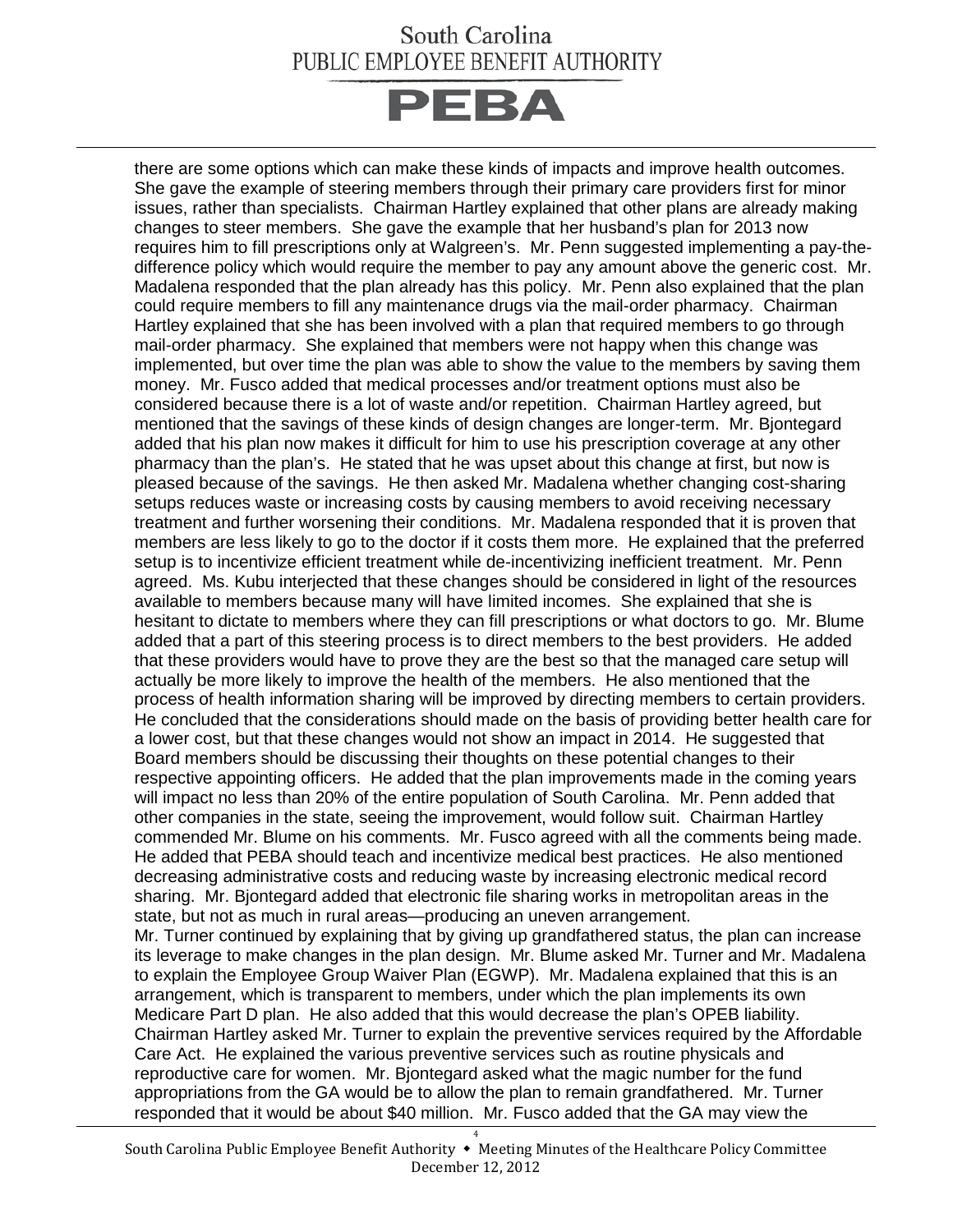# **PEBA**

amounts going into the OPEB trust fund as overages and thus reduce its allotments to the plan. Chairman Hartley interjected that the current OPEB liability of \$10.1 billion is a real liability that will have to be met, and therefore it cannot be viewed as something that does not have to be considered. Mr. Fusco responded that the plan is legally required to be self-balancing. This means that if allotments from the GA are reduced, the plan must eat those costs. Chairman Hartley added that in her experience, health care costs never decrease. Mr. Turner added that the GASB requirements for accounting for future liabilities will soon be added for health care. Mr. Fusco stated that the difference between the pending \$100 million or \$75 million going into the OPEB trust will not amount to a significant change. Mr. Madalena added that the OPEB trust is used to pay retiree insurance claims. He also explained that a proposed change would be to keep the \$10 copay for visiting a primary care doctor for sick visits and to increase the copay for specialists to \$25. Mr. Pearce asked whether these changes take into account the required preventive services under ACA. Mr. Turner responded that they do. Mr. Pearce reminded the committee that this will immediately involve a significant increase in costs because of the likelihood that once these preventive services are covered members will go for these services. Chairman Hartley added that other employers are already covering many of these preventive benefits, but they often require making changes that would likely be unpopular. Mr. Turner added that a consideration would also be the discrepancy between stand-alone high-end radiology providers versus hospital-provided radiology. He also introduced the possibility of offering a Medicare Advantage plan for Medicare-eligible retirees which would shift cost for those members to an outside provider. Mr. Fusco asked what the total increase per member would be to go ACA compliant. Mr. Turner explained that because of the allowed plan design adjustments, the outcome could be revenue-neutral. Chairman Hartley asked whether these changes are being recommended by PEBA staff. Mr. Turner responded that he does not believe it is staff's responsibility to make recommendations to the Board, but rather provide it with information of what options it has. Mr. Fusco asked for a matrix which explains the options available for maintaining grandfathered status while covering the increasing costs. Mr. Pearce stated his belief that the plan would be better to go ACA compliant sooner, rather than later. Mr. Blume added that the increased cost would complicate the budgeting process. Mr. Bjontegard asked whether the surcharge communicated this week was a new thing or did PEBA just not read about it. Mr. Madalena stated that is was released on November 30. Mr. Bjontegard asked whether there are other potential changes like this. Mr. Madalena stated there are others and for this reason, it makes it a potentially dangerous prospect to go ACA compliant because the regulations continue to be updated and changes are often unforeseen. Chairman Hartley asked for reference materials regarding the costs of various changes and various amounts appropriated by the GA. She asked whether groups can withdraw from participation in the plan. Mr. Turner responded only local subdivisions may withdraw. Ms. Hayes added that they must participate for 4 years and if they withdraw, they must remain out for 4 years. Mr. Fusco asked whether their premiums are experience rated. Ms. Hayes responded that local subdivision premiums are experience rated based upon the group size and claims experience. Mr. Turner asked whether members of the PEBA plan are likely to move to the health exchanges. Mr. Madalena responded that it is estimated that about 67% of the population will be eligible for the health exchanges. Chairman Hartley asked whether, at the January Board meeting in Wampee, PEBA will know what the GA will appropriate for the health plan. Ms. Hayes responded that it would not be likely that there would be anything official. Mr. Turner added that there may be some preliminary information available then.